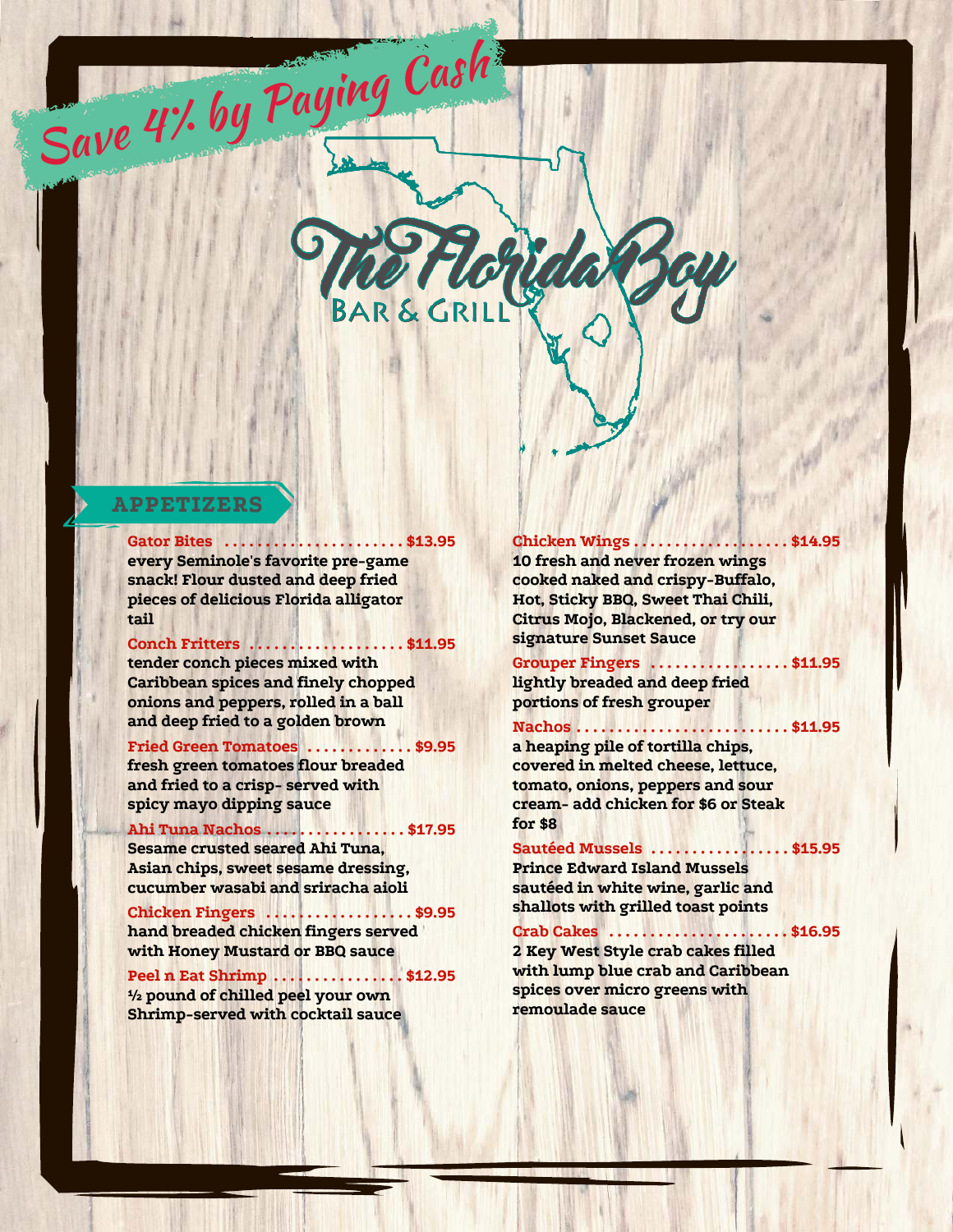| <b>SALADS</b>     |                                                                                                                                                                                                                  |  |  |
|-------------------|------------------------------------------------------------------------------------------------------------------------------------------------------------------------------------------------------------------|--|--|
|                   | <b>Garden Salad</b><br>$\ldots$ . \$10.95<br>chopped romaine lettuce, sweet yellow onion, tomatoes, bell peppers, shredded<br>cheddar jack cheese and croutons. * Side Salad \$6.95<br>Caesar Salad<br>. \$10.95 |  |  |
|                   | romaine lettuce, Parmesan cheese and croutons tossed in a creamy Caesar dressing.<br>*add \$6 for Chicken or \$8 for Shrimp<br>Summer Salad<br>$$ \$12.95                                                        |  |  |
|                   | Its always Summer in Florida! Baby spinach, fresh strawberries, blueberries, candied<br>pecans, and crumbled blue cheese. Best with the house Raspberry Vinaigrette                                              |  |  |
|                   | Steak Wedge Salad<br>$\ldots$ \$16.95<br>fresh iceberg lettuce wedge topped with our homemade blue cheese dressing, diced<br>tomatoes, bacon bits, and sliced Ribeye cooked to your liking                       |  |  |
|                   | **Dressings: Homemade Ranch or Blue Cheese, 1000 Island, Italian, Dijon Honey Mustard, Caesar,<br><b>Balsamic, Raspberry, and Citrus Vinaigrettes</b>                                                            |  |  |
| <b>SANDWICHES</b> |                                                                                                                                                                                                                  |  |  |
|                   | Flo-Boy: Grouper or Shrimp<br>$$ \$13.95<br>our take on the classic Po-Boy. Your choice of grouper or shrimp lightly breaded and<br>deep fried on a buttered hoagie with lettuce, tomato, and spicy mayo         |  |  |
|                   | Cheeseburger<br>. \$14.95<br>half pound seasoned Angus burger flame broiled with your choice of cheese on a<br>challah roll with lettuce, tomato, and onion                                                      |  |  |
|                   | <b>Mahi Sandwich</b><br>\$15.95<br>80z filet of Mahi Mahi grilled, blackened, or fried on a challah roll with lettuce,<br>tomato, and onion                                                                      |  |  |
|                   | <b>Blackened Tuna Reuben </b><br>$$ \$16.95<br>blackened Tuna filet on grilled rye bread with swiss cheese, 1000 island, and<br>sauerkraut                                                                       |  |  |
|                   | <b>Island Chicken.</b><br>. \$14.95<br>grilled chicken breast topped with applewood smoked bacon, Swiss cheese, and a<br>grilled pineapple ring                                                                  |  |  |
|                   | Chicken Fajita Wrap<br>$\ldots$ \$13.95 $\,$<br>delicious marinated chicken breast sautéed with peppers and onions, black beans,<br>yellow rice, cheddar jack, and a chipotle ranch sauce in a flour tortilla    |  |  |
|                   | tender-slow cooked baby back rib meat, sticky BBQ, and caramelized onions between<br>grilled American and provolone on Texas Toast                                                                               |  |  |
|                   | . \$12.95<br>grilled foot-long all beef hot dog on a toasted bun. *add chili or cheese for \$2 each                                                                                                              |  |  |
|                   | homemade chicken salad on marbled rye with lettuce and tomato                                                                                                                                                    |  |  |
|                   | **all Sandwiches come with choice of 1 side. For Mac-n-Cheese, Onion Rings, or a Side Salad add \$2                                                                                                              |  |  |

J

N

◢

z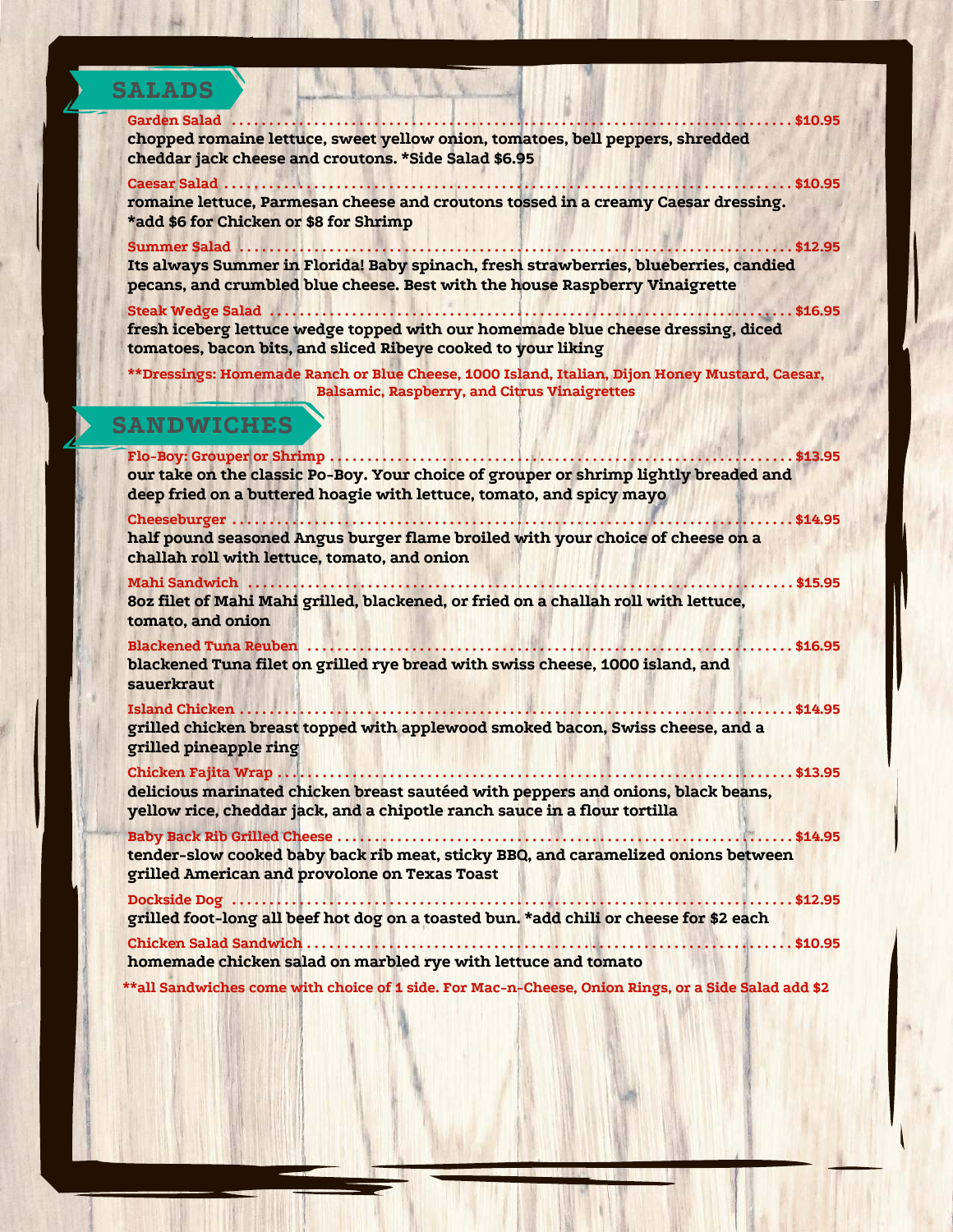# **ENTRÉES**

| For Items with choice of 2 sides, add \$2 for Onion Rings, Mac-n-Cheese, and Side Salad                                                                                             |  |  |
|-------------------------------------------------------------------------------------------------------------------------------------------------------------------------------------|--|--|
| seasoned boneless chicken breast char-grilled and served atop a bed of yellow rice<br>and asparagus with a lemon cream sauce                                                        |  |  |
| 80z Swordfish Steak blackened on the grill with your choice of 2 sides                                                                                                              |  |  |
| Surf-n Turf<br>$.$ \$31.95<br>8oz char-grilled Filet Mignon topped with grilled gulf shrimp and your choice of 2<br>sides                                                           |  |  |
| 2 over-sized flour tortillas filled with grilled, blackened, or fried Mahi Mahi, cabbage,<br>cheddar jack cheese, and a chipotle ranch sauce. Served with a side of chips and salsa |  |  |
| plump Lobster, Shrimp, and Scallops tossed in a creamy Lobster Sherry sauce over<br>tri-colored cheese Tortellini pasta                                                             |  |  |
| a delicious 80z filet of Mahi Mahi grilled, then baked with a sweet coconut crust and<br>topped with mango salsa-comes with your choice of 2 sides                                  |  |  |
| a 12-14oz cut of flavorful Ribeye Steak, char-grilled with the perfect amount of<br>marbling and your choice of 2 sides                                                             |  |  |
| delicious bites of warm water Lobster tail mixed with a piping hot crock of cheddar<br>Macaroni and Cheese, finished with a Japanese breadcrumb crust and sliced scallions          |  |  |
| Grilled flour tortillas, fried shrimp tossed in our signature Sunset Sauce, cabbage,<br>cheddar jack cheese and topped with mango salsa                                             |  |  |
| <b>BASKETS</b>                                                                                                                                                                      |  |  |
| Fried Grouper Basket<br>. \$17.95                                                                                                                                                   |  |  |

**\*\* All baskets are served with French Fries and Cole Slaw (Sorry, No Substitutions)**

**Fried Shrimp Basket . . . . . . . . . . . . . . . . . . . . . . . . . . . . . . . . . . . . . . . . . . . . . . . . \$17.95**